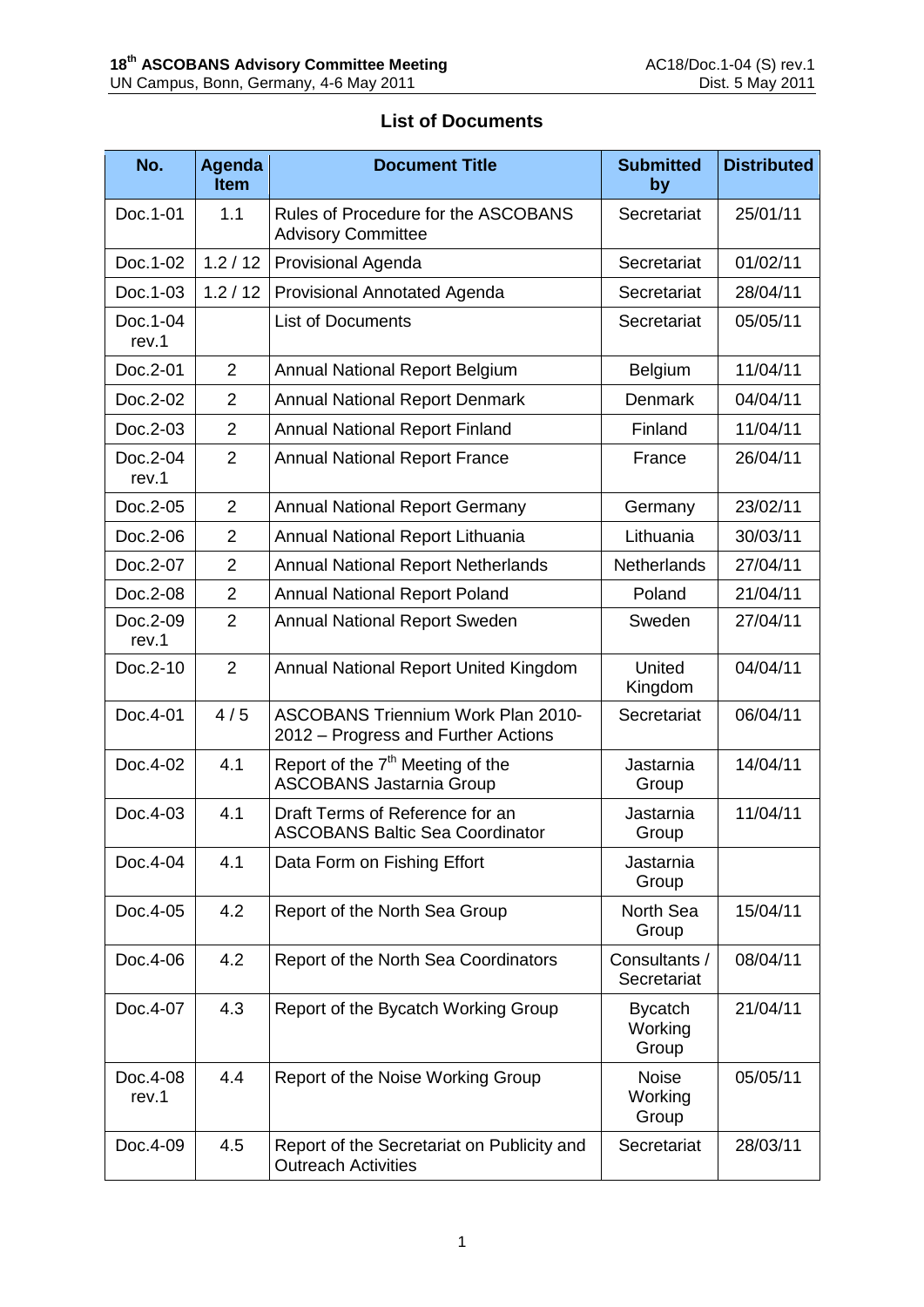| No.               | <b>Agenda</b><br><b>Item</b> | <b>Document Title</b>                                                                                                                                                                | <b>Submitted</b><br>by                   | <b>Distributed</b> |
|-------------------|------------------------------|--------------------------------------------------------------------------------------------------------------------------------------------------------------------------------------|------------------------------------------|--------------------|
| Doc.4-10          | 4.4                          | Information on Seismic Activities carried<br>out by the United Kingdom in 2010                                                                                                       | United<br>Kingdom                        | 15/04/11           |
| Doc.5-01          | 5.1                          | <b>Towards Marine Protected Areas for</b><br>Cetaceans in Scotland, England and<br>Wales                                                                                             | <b>WDCS</b>                              | 05/04/11           |
| Doc.5-02          | 5.1                          | The use of ecological tracers for<br>discriminating dolphin population<br>structure: the case of the short-beaked<br>common dolphin Delphinus delphis in<br>European Atlantic waters | France                                   | 11/04/11           |
| Doc.5-03          | 5.2                          | Report of the<br>ECS/ASCOBANS/ACCOBAMS Workshop<br>on Chemical Pollution and Marine<br><b>Mammals</b>                                                                                | ECS/<br>Secretariat                      | 15/04/11           |
| Doc.5-04<br>rev.1 | 5.5                          | Large Cetaceans in the ASCOBANS<br>Agreement Area                                                                                                                                    | Working<br>Group                         | 20/04/11           |
| Doc.5-05          | 5                            | Proposed ECS/ASCOBANS Workshop on<br>Implementation of the cetacean<br>component of the Habitats Directive in EU<br><b>Member States</b>                                             | ECS/<br>Secretariat                      | 18/04/11           |
| Doc.5-06          | 5.1                          | Information Request to the Faroe Islands<br>and Response Received                                                                                                                    | Secretariat                              | 19/04/11           |
| Doc.5-07          | 5                            | <b>Governing Marine Protected Areas:</b><br>Getting the Balance Right                                                                                                                | Secretariat                              | 26/04/11           |
| Doc.5-08          | 5.3                          | Report of the Joint IWC-ACCOBAMS<br>Workshop on Reducing Risk of Collisions<br><b>Between Vessels and Cetaceans</b>                                                                  | Secretariat                              | 26/04/11           |
| Doc.6-01          | 6.1                          | Progress of Projects Supported through<br><b>ASCOBANS</b>                                                                                                                            | Secretariat                              | 28/03/11           |
| Doc.6-02          | 6.2                          | <b>Project Proposals Received for Future</b><br>Funding                                                                                                                              | Secretariat                              | 28/02/11           |
| Doc.6-03          | 6.1                          | Project Report: Historic and present<br>harbour porpoise populations in the Baltic<br>region - geometric morphometrics<br>analysis                                                   | Secretariat /<br>University of<br>Aarhus | 30/03/11           |
| Doc.6-04<br>rev.1 | 6.1                          | Project Report: Risk Assessment of<br>Potential Conflicts between Shipping and<br>Cetaceans in the ASCOBANS Region                                                                   | Secretariat /<br>Sea Watch<br>Foundation | 02/05/11           |
| Doc.6-05<br>rev.1 | 6.1                          | Project Report: Review of Trend Analyses<br>in the ASCOBANS Area                                                                                                                     | Secretariat /<br>Sea Watch<br>Foundation | 20/04/11           |
| Doc.6-06          | 6.1                          | <b>Tursiops SEAS Project Proposal Progress</b>                                                                                                                                       | United<br>Kingdom                        | 15/04/11           |